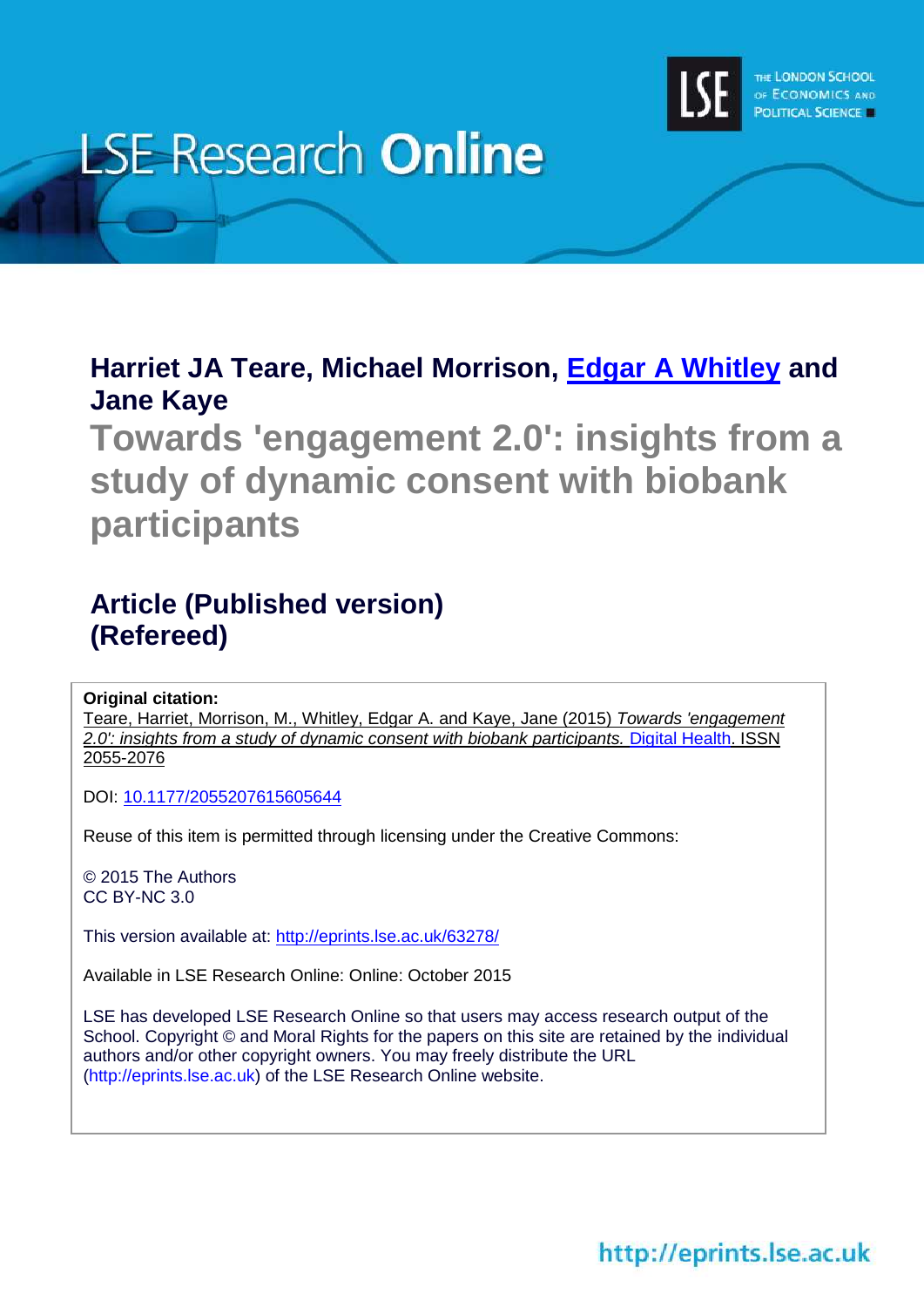

# Towards 'Engagement 2.0': Insights from a study of dynamic consent with biobank participants

Harriet JA Teare<sup>1</sup>, Michael Morrison<sup>1</sup>, Edgar A Whitley<sup>2</sup> and Jane Kaye<sup>1</sup>

#### Abstract

Web 2.0 technologies have enabled new methods of engagement, moving from static mono-directional sources of information to interactive user-led experiences. Use of Web 2.0 technologies for engagement is gaining momentum within the health sector however this is still in its infancy in biobanking research. This paper reports on findings from focus groups with biobank participants to gauge their views on a Web 2.0 dynamic consent interface. The findings from this study suggest that participants would welcome more interactive engagement with biobanks, and the opportunity to hear more about how their data and samples are being used in research. We propose that by adopting Web 2.0 tools for dynamic consent, we can move towards an 'Engagement 2.0' model whereby research participants have the opportunity for more interactive engagement with medical research, setting up a two-way communication channel between participants and researchers, for the benefit of both.

#### Keywords

Dynamic consent, Web 2.0, biobank, engagement, qualitative study

Submission date: 4 June 2015; Acceptance date: 15 August 2015

#### Introduction

The advent of the World Wide Web and the subsequent development of Web 2.0 technologies has enabled new methods of engagement.<sup>1</sup> Web 2.0 has been described as 'second generation of the World Wide Web that is focused on the ability for people to collaborate and share information online [...] with an emphasis on web-based communities of users, and more open sharing of information'.<sup>2</sup> This transition from a Web  $1.0$ approach to a more interactive, Web 2.0 user-led experience is gaining greater momentum within the health sector, particularly within clinical care where these technologies have been used to engage patients. However, adoption has been slower in medical research and in the field of biobanking, where using Web 2.0 to engage with participants is still in its infancy.

This paper reports on findings from a series of focus groups with biobank participants to gauge their views on a Web 2.0 dynamic consent interface. Dynamic consent is designed to enable biobank participants to revisit consent choices and have a more active involvement with the research of the biobank. The aims of this study were therefore to understand biobank participants'

current experience of biobanking, and to determine whether a Web 2.0 interface such as dynamic consent would be welcomed as a tool to help participants better engage with the research activities of the biobank. The paper begins by describing the way that research participation in biobanking is currently carried out, and reviews previous empirical studies to contextualise our findings. We then present the details of our empirical study with participants of three biobanks in the UK. The findings from the study suggest that the participants we studied would welcome a more interactive engagement with the biobanks. In the final section of this paper, we discuss what the features of an 'Engagement 2.0' approach might be, when applied to biobanking research.

Corresponding author:

Creative Commons CC-BY-NC: This article is distributed under the terms of the Creative Commons Attribution-onCommercial 3.0 License  $\circledcirc$   $\circledcirc$ (http://www.creativecommons.org/licenses/by-nc/3.0/) which permits non-commercial use, reproduction and distribution of the work without further permission provided the original work is attributed as specified on the SAGE and Open Access page (https://us.sagepub.com/en-us/nam/ open-access-at-sage).

Digital Health 2015, Vol. 0(0) 1–13 C The Author(s) 2015 Reprints and permissions: sagepub.co.uk/journalsPermissions.nav DOI: 10.1177/2055207615605644 dhj.sagepub.com



<sup>&</sup>lt;sup>1</sup>HeLEX Centre, Nuffield Department of Population Health, University of Oxford, UK

<sup>&</sup>lt;sup>2</sup>Department of Management, London School of Economics and Political Science, UK

Harriet JA Teare, HeLEX Centre, Nuffield Department of Population Health, University of Oxford, Ewert House, Ewert Place, Summertown, Oxford OX2 7DD. Email: harriet.teare@dph.ox.ac.uk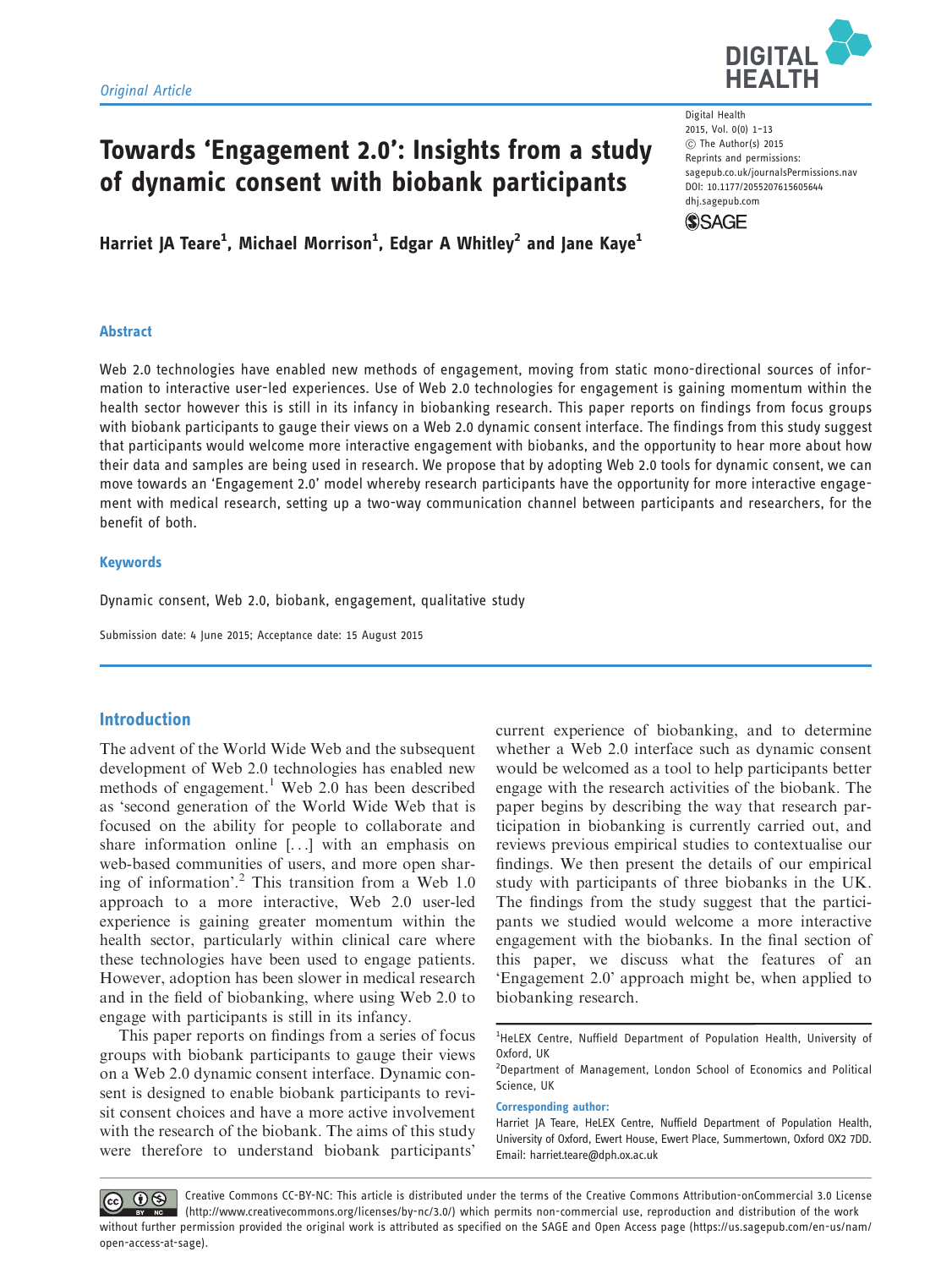#### Biobanking participation

As biobanks are increasingly being used as a resource for medical research, they are influencing the way we view the role of research participants, the nature of their participation and the ways in which engagement might occur. Biobank governance mechanisms such as consent have been adapted from conventional models of engaging with research participants. This approach can be considered 'Engagement 1.0'. It typically relies on paper-based information and interactions with healthcare staff. However the function of biobanks as research resources calls into question traditional forms of consent, as well as processes and practices for recruitment, participation and engagement. In clinical research, crucial elements of research recruitment typically include signing a paper consent form and obtaining information either directly from healthcare staff, or through reading leaflets or paper-based information sheets. This method of communication is enabled by regular face-to-face interactions through the clinic. However, because there are fewer clinical interactions in biobanking, there are fewer possibilities to engage with participants, with participation and engagement practices largely concentrated at the start of the process, at the point of recruitment and sample collection as the only face-to-face interactions.

Biobank research therefore involves a more abstract understanding of participation. Here, the participant is approached during their clinical care, or responds to an advert for healthy participants, agrees to enrol with the biobank, signs a consent form and provides samples and data. These are stored in the biobank for future research use, and unless further samples or data are required at a later date, this signifies the end of the participant's active involvement with the biobank and the associated research studies. As participants often give a broad consent to allow for use of samples in unspecified future research,<sup>3</sup> there is no need to go back to them for a new consent when a new study using the biobank collection commences. The role of biobank participants therefore becomes a passive one after the initial enrolment and sample collection. Nevertheless participants' samples and data are still involved in research as they may be accessed, tested and used in projects for many years after the initial enrolment.

One dilemma for biobanks is the extent to which their activities can be considered transparent in the absence of ongoing participation and engagement with biobank participants. Relying on a broad consent heightens this dilemma. For example, the controversy that surrounded the Icelandic population biobank in 2000 has demonstrated the importance of public trust.<sup>4</sup> To improve transparency and help develop accountability, and thus demonstrate trustworthiness,

some biobanks have developed innovative ways to inform and involve participants beyond the initial face-to-face recruitment.<sup>5,6</sup> While such initiatives are important, any mono-directional information flows (newsletters, websites) follow a '1.0' approach. Other forms of engagement may also be limited to participant representatives rather than the whole cohort. Web 2.0 engagement for biobanks would need to move towards more interactive dialogues that potentially could enable participants to interact with the research team, to provide new consents when required as well as being able to receive regular updates on the research conducted on the biobank. This should not simply be viewed as an update in the use of technology, but as an overhaul of the philosophy behind participation and the role of participants in biobanking research, contributing to the growing belief that participants are research partners, not passive subjects. The potential to address the concerns about broad consent, the passive nature of biobank participation and concerns about maintaining public trust were the impetus for the Web 2.0 dynamic consent study.

## Empirical studies in biobanking

Several empirical studies have sought to establish the views of research participants on various aspects of these challenges faced by biobanks. There is a considerable body of empirical work on engaging patients and publics in biobanking research.<sup>7,8</sup> This includes studies designed to gauge the attitudes of various publics to biobanking projects,  $9-11$  and research on the views and motivations of actual and potential biobank participants.<sup>12-16</sup> Studies have also addressed key concerns such as broad consent, trust, reciprocity and the use of Web 2.0 technology.

A number of recent large-scale studies investigating prospective consent preferences (e.g. broad versus traditional informed consent) among non-patient adults in Scotland, $17$  and the US reported a preference amongst respondents for a single, one-off, consent at the time of donation (effectively a broad consent since future uses cannot be foreseen).<sup>18,19</sup> In a meta-analysis of the quantitative and qualitative sociological literature on public and patient attitudes to biobanking Lipworth et al. reached a similar conclusion;<sup>7</sup> that 'few people demanded recurrent, project-specific consent and few wished to place limits on the uses to which their tissue could be put'.

Care must be taken, however, when evaluating these results. For several studies, while a statistically significant preference for one form of consent over another can be detected this is not necessarily indicative of a clear majority preference.<sup>17</sup> In the case of prospective 'public attitude' surveys on biobanking, of which the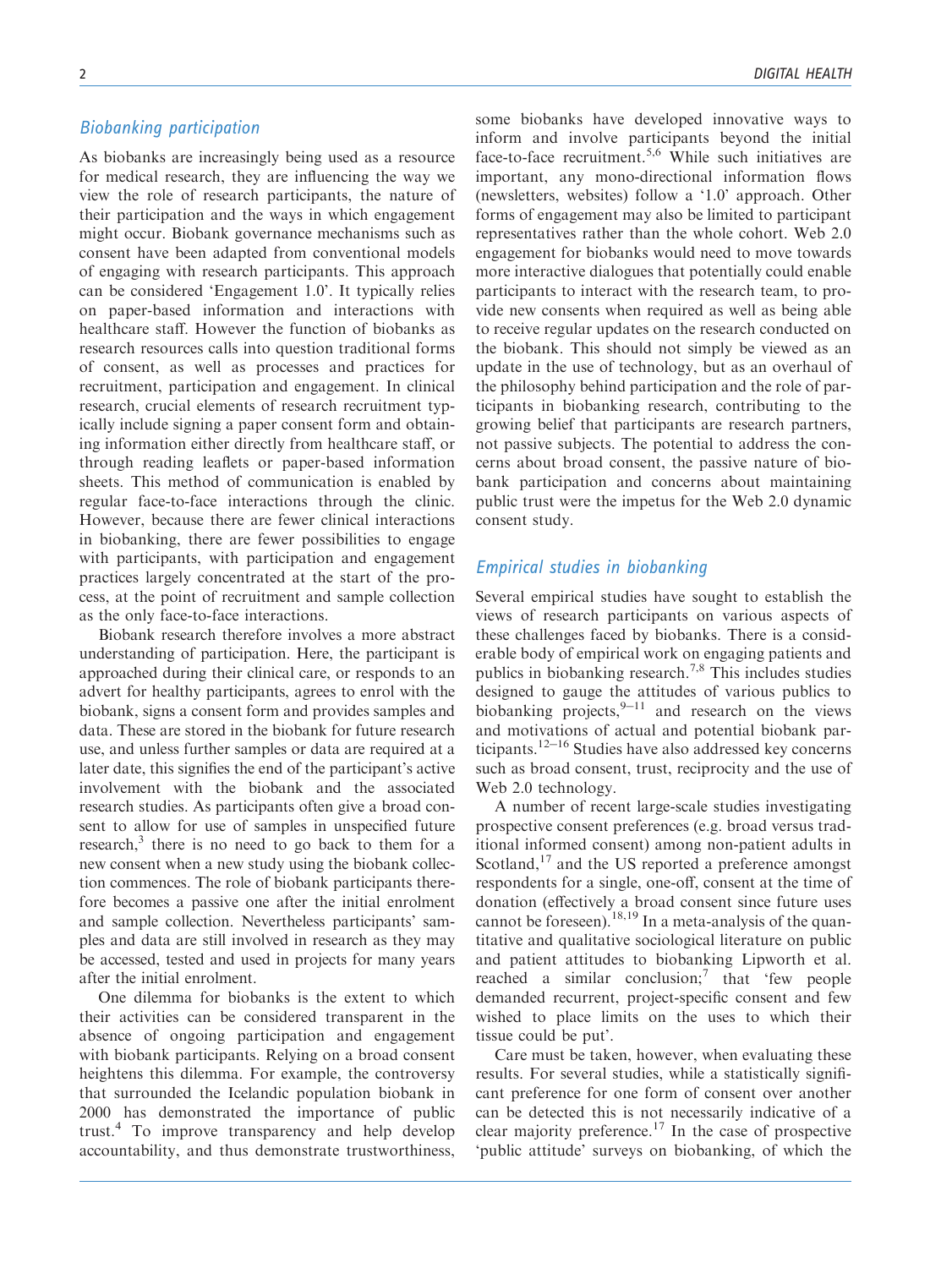existing literature contains a prevalence, $\bar{z}$  Johnsson et al. found that reported willingness to share data and tissue for research was prone to both overestimating and underestimating recorded participation levels in different cases which limits its predictive power.<sup>20</sup>

Many of these studies focus on the initial engagement with biobanks, including investigating the conditions under which biobanks and participation in biobanking studies can secure social legitimacy.<sup>21</sup> This is often expressed in terms of 'public trust'. Although a detailed review of the different conceptions of 'trust' mobilised in different studies is beyond the scope of this paper, trust is widely regarded as a critical factor in ensuring the viability of biomedical research, $22$  and has been found to vary in relation to levels of public trust in national governments, types of institutions involved in biobanking, $^{7,10,23}$  different social and professional groups and a range of individual and group characteristics including whether people are healthy volunteers or patient donors.<sup>7,8,15,16</sup> A related strand of scholarly inquiry also examines different governance models for emerging biobanks as a way to test the 'public appeal' of different options, $17$  and as sites for community engagement through deliberative democracy approaches.  $5,24,25$ 

Recent studies have identified key elements that can facilitate trustworthiness. Participants are more trusting if they are recruited by a healthcare professional and there is ongoing engagement.<sup>26,27</sup> Effective engagement therefore needs to be substantive, valued by all parties and involve an ongoing relationship.<sup>28</sup>

Watanabe et al. identify ongoing communication as an important part of an engagement strategy and for sustaining trust between participants and biobanks.<sup>29</sup> Some biobanks, such as UK Biobank and the Norwegian Mother Child Cohort Study provide regular updates to participants, but it is unclear how widespread such communication practices are and what form they take (mono or bi-directional), how valued they are by participants and which approaches are particularly effective. Known examples are largely Web 1.0, and it is thus recognised that:

[T]he vast repertoire of Web 2.0, from YouTube to social media, still remains to be integrated and used by many biobanks, whose communications efforts are all too often limited to rather self-contained web pages that are sorely lacking in interactive features that could engage people.<sup>11</sup>

Recent studies into the attitudes of biobank participants have addressed the issue of reciprocity as another feature of the engagement process. Nobile et al. argue that two kinds of reciprocity can be identified in participant accounts of reasons for participation in biobank studies: 'altruistic reciprocity' where participants reported a desire to 'give something back' in return for past medical care and a more 'self-interested' reciprocity where participants also expect to receive something of benefit to them in return for giving their samples and data to a biobank.<sup>16</sup> The latter form of reciprocity is similar to the idea that for many participants, sharing samples and data with a biobank is a 'conditional gift', which is freely given but with an expectation of particular behaviours and actions by the recipient, identified by Hobbs et al. $^{14}$ 

The link between reciprocity and engagement becomes clearer when some examples of reciprocity from biobanks that participants have requested/ received include feedback of information on how their samples have been used in research, feedback of general research findings, agreement that findings will be made available to the wider scientific community, agreement that research results, samples, data, etc. will remain in the public sphere and not be privatised, and the return of personal health information.9,13,14,16

#### The dynamic consent study

The concept of dynamic consent (DC) grew out of the EnCoRe project (2008-2012), which aimed to investigate the viability of electronically-mediated flexible management of consent and personal data across a range of settings, including biobanking.<sup>30</sup> In the biobank context, the DC interface connects participants to the biobank(s) to which they have donated material and data. It is intended to make biobanking more participant-centred by making it more dynamic and more interactive.<sup>31</sup> The DC interface can act as a mechanism for obtaining consent for new research carried out on the biobank; providing more information about biobanking and research in a range of accessible formats as well as feeding information back to participants, from a 'thank you' message upon donation, to outcomes of particular studies and potentially even health-related findings. $32$  It allows participants to set (and alter) their preferences, both in terms of consent and the level, frequency and type of communication they wish to receive from the biobank studies in which they are involved. Importantly, a DC system does not mandate ongoing involvement. Participants can choose, for example, to give, effectively, a broad consent with little further contact if that is their preference, but unlike paper-based consent systems they retain the option to revise this choice at a later date. This approach is increasingly being tested in research projects.<sup>3</sup>

#### Study design

The purpose of this empirical study was to determine (1) biobank participants' current experience of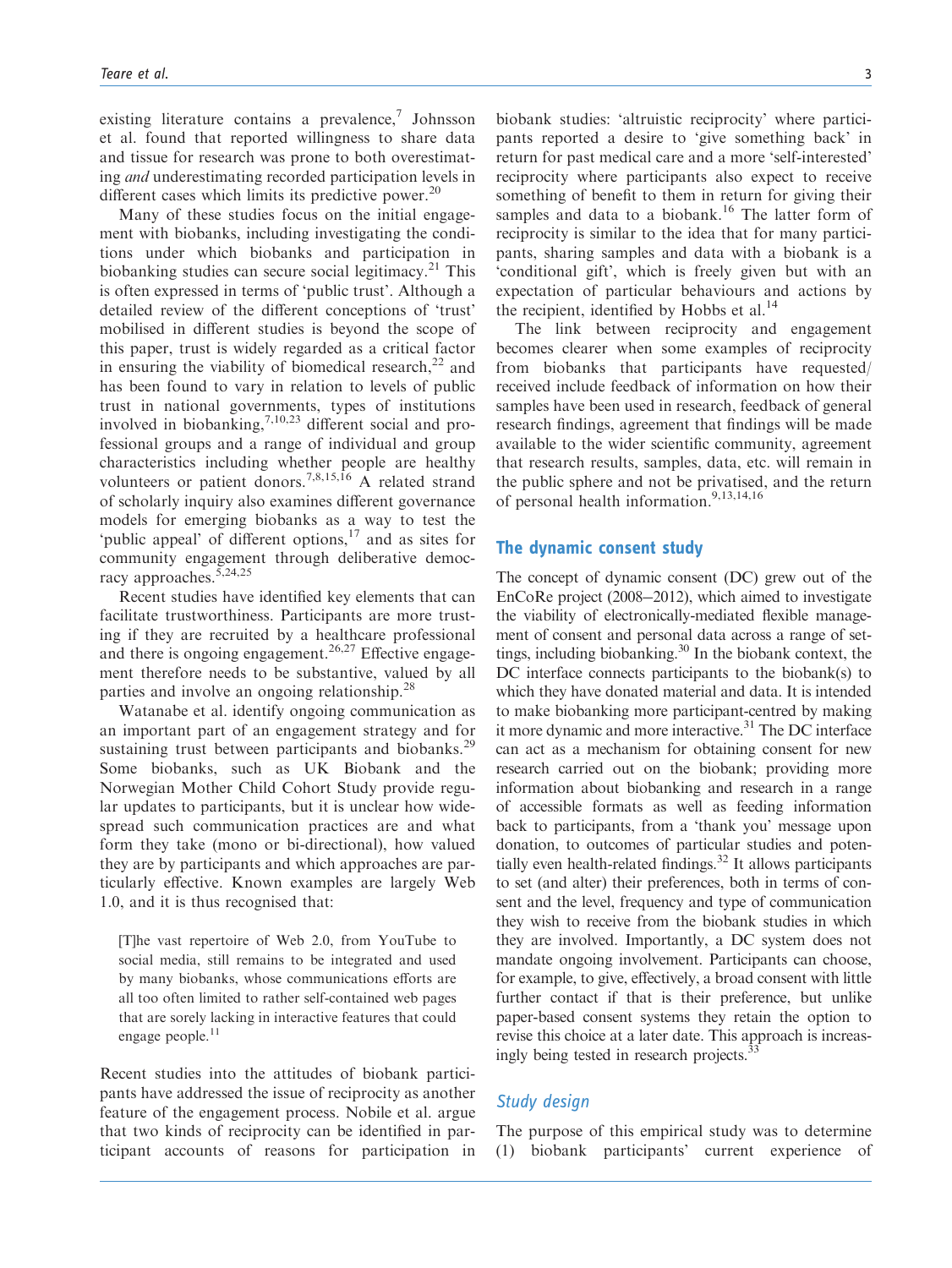biobanking, and (2) whether a Web 2.0 DC interface would be welcomed as a tool to engage with the biobank. Donating blood and/or tissue samples to biobank research is not yet a commonplace occurrence. The 'general lay public' was not therefore considered a suitable audience to evaluate and give feedback on the usefulness, relevance and accessibility of DC. The study design sought to obtain feedback from individuals for whom donation was a relatable experience, including biobank donors with different medical conditions as well as healthy volunteers to incorporate a range of experiences and motivations for donation.<sup>7,34</sup>

#### Recruitment

The recruitment and all subsequent empirical work were carried out between January and May 2013. Participants were recruited from three biobanks (see Table 1 for details). Each biobank had a different research focus. Participants recruited from Biobanks 1 and 3 were, or had been patients with musculoskeletal disorders and sarcoma respectively. Biobank 2 provided participants from a cohort of healthy volunteers. This approach had the benefit of providing a list of prospective participants in the form of known tissue donors across a range of conditions and with reliable contact details. In addition all three banks were governed by the same NHS Hospital Trust. Research Ethics Committee (REC) approval from the NRES Committee West Midlands - South Birmingham to carry out interviews in the jurisdiction of this Trust had already been obtained as part of the EnCoRe project (see Whitley et al. for details),  $35$  and permission was successfully sought to extend this approval to cover additional focus groups.

Participants from each biobank were recruited by letters, accompanied by a participant information sheet (PIS) inviting them to discuss their experiences and give feedback on the DC interface. An additional leaflet provided information about DC. As the details of each biobank's donor list are confidential, the invitation letter and PIS were prepared by the research team, and sent by the biobank staff. Biobanks 1 and 2 had previous experience of sending out surveys and questionnaires to their donor populations and, based on this, predicted an expected response rate of 10%. Each group sent out 300 invitation packs with the intention of recruiting 30 participants from each biobank.

With Biobank 3, the particularly fraught, ongoing nature of sarcoma treatment meant that additional concerns needed to be met in participant recruitment. Letters were targeted exclusively to individuals who the lead clinical research nurse deemed to be at an appropriate stage in their treatment where their participation would not cause undue physical or emotional stress. Fifty carefully targeted letters were sent to potential participants from Biobank 3. In addition, the lead clinicians involved requested that the clinical research nurse be present during all interactions with patients to respond to any medical questions the participants might have. Response rates were relatively low for all three biobanks (ranging from 3-12% across the groups) (see Table 2 for details).

#### Focus groups

Focus groups were the preferred method of data collection. Focus groups can be understood as organised discussions that emphasise communication between research participants in order to generate data based on group interaction.36,37 As a consequence they are particularly useful for revealing different perspectives, beliefs and attitudes, for example when one person's contribution triggers responses from other participants.36,38 Despite the low levels of response, it was possible to organise participants from Biobank 1 into three focus group sessions with a further two sessions for participants from Biobank 2. For Biobank 3 it did not prove possible to agree a date and time when all respondents were available. It was considered undesirable to mix individuals from Biobank 3 into other focus

| <b>Biobank</b> | <b>History</b>                                               | Disease focus                | Type of participants recruited                           | Tissue type                                                                                            |
|----------------|--------------------------------------------------------------|------------------------------|----------------------------------------------------------|--------------------------------------------------------------------------------------------------------|
|                | Established                                                  | Musculo-skeletal<br>diseases | Adults with current or prior<br>musculo-skeletal disease | Tissue samples removed during surgery to<br>repair or replace damaged hip, knee,<br>ligament or tendon |
|                | Established                                                  | <b>Diabetes</b>              | Adult healthy volunteers                                 | Healthy tissue samples for use as controls                                                             |
|                | Recently converted<br>from tissue collection to a<br>biobank | Cancer                       | Adults with a specific cancer<br>sub-type                | Tumour tissue removed during surgery                                                                   |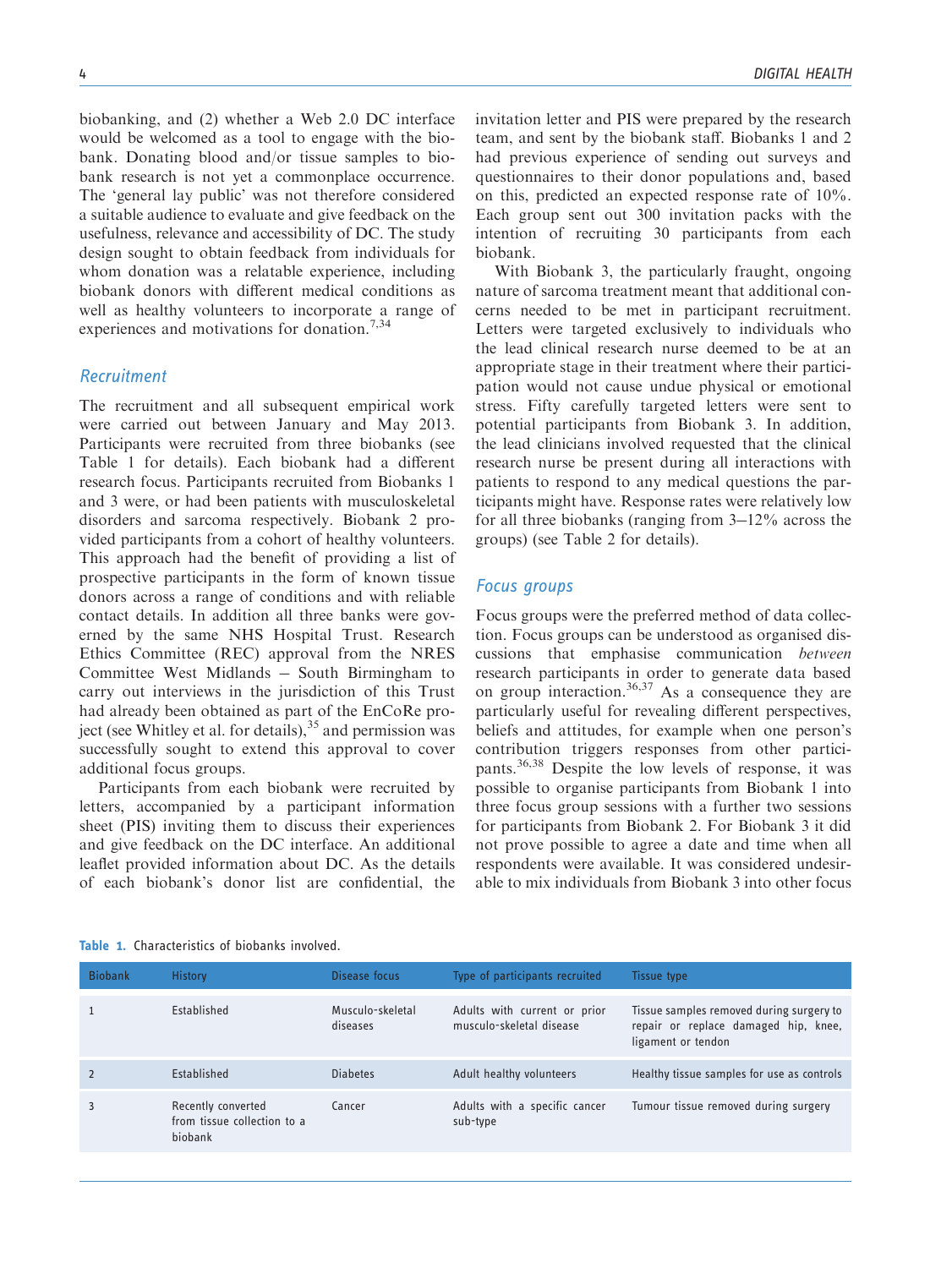|                | Recruitment            |                                                 | Response                   |                  | Focus groups                                            |                                                                                                     |                                    |
|----------------|------------------------|-------------------------------------------------|----------------------------|------------------|---------------------------------------------------------|-----------------------------------------------------------------------------------------------------|------------------------------------|
| <b>Biobank</b> | <b>Letters</b><br>sent | Targeting?                                      | <b>Number</b><br>recruited | Response<br>rate | <b>Number</b><br>of groups                              | Size (persons)<br>per group                                                                         | <b>Family members</b><br>included? |
|                | 300                    | Previous survey<br>responders                   | 17                         | $5.7\%$          | 3                                                       | 6; 8; 3 (participants<br>$P1 - P17$                                                                 | Yes                                |
| $\overline{2}$ | 300                    | <b>No</b>                                       | 9                          | 3%               | $\overline{2}$                                          | 4; 5 (participants<br>$P18 - P26$                                                                   | <b>No</b>                          |
| 3              | 50                     | Patients at appropriate<br>treatment stage only | 6                          | 12%              | $2 \times$ inter-<br>views<br>$1 \times$ focus<br>group | Interview 1: 2 people;<br>Interview 2: 1 person;<br>Focus group: 3 people<br>(participants P27-P32) | <b>Yes</b>                         |

Table 2. Recruitment and focus group characteristics. Response rates listed here are based on the number of individuals we were able to recruit within the allocated time and whom we were able to assign to a pre-arranged focus group session.

groups as their particular experiences would possibly be lost in the group discussion. Instead it was preferable to hold one small focus group with three Biobank 3 participants and conduct two additional interviews with the other one and two (related) respondents respectively. Although focus groups were the preferred method because of their particular advantages, we decided it was better, and more ethically appropriate, to allow patients who wanted to contribute to do so even if enabling their contribution meant using a different method of data collection. To maximise the comparability of data across focus groups and interviews the same set of prompting questions and the same procedures were employed for both focus groups and interviews. For the purposes of data analysis and interpretation the information from the two interviews was treated as a set of additional contributions to the single Biobank 3 focus group.

To facilitate the focus groups a three-person research team was present; one member to act as a mediator, a second to act as a note-taker and the remaining person to monitor the recording device. The focus group discussion was divided into two parts. In the first part, the aim was to clarify how participants understood their existing relationship with their biobank. The mediator asked each group a set of introductory questions about participants' experiences of giving consent and background information. This encouraged interaction among group members, with the mediator responsible for standardising the questions for each group, and including less responsive members and limiting dominant speakers while trying to allow group dialogue to flow.  $36,39$ 

In the second part, participants were presented with a functioning mock-up of the DC interface implemented on a tablet computer. The interface contained a range of information types and options that could be accessed and altered through a touch screen mechanism. These data and preferences were not integrated to the information management system of any actual biobank but allowed participants to explore and play with the features without concern about real-time consequences. When it came to introducing the tablet, participants were arranged into small groups of 2-3 persons each being given a tablet computer to interact with. All members of the research team present participated in this activity. They helped ensure that all focus group participants spent time using the tablet. The researcher could respond to questions and, occasionally, prompt the participants to explore further aspects of the interface. This section lasted approximately 20 minutes, after which the whole group reconvened to discuss their perceptions of the DC interface.

The participants' use of the DC interface was intended to elicit two forms of responses. The first, not reported here, related to the specific instantiation of the interface providing feedback to the system developers for how they might improve the usability of the interface (e.g. by changing wording on the screens). Second, by giving the study participants access to a 'working' implementation of DC, we sought to elicit responses and reactions to the range of options for communication and interaction beyond their previous experiences of paper forms and broad consent. The focus group method enabled individuals to discuss their responses to the interface with each other, discussing the relevance of each feature but not necessarily reaching consensus on which aspects were most or least useful. Although not an explicit research aim, allowing study participants to explore the DC interface also resulted in them talking extensively about their biobanking experience more generally.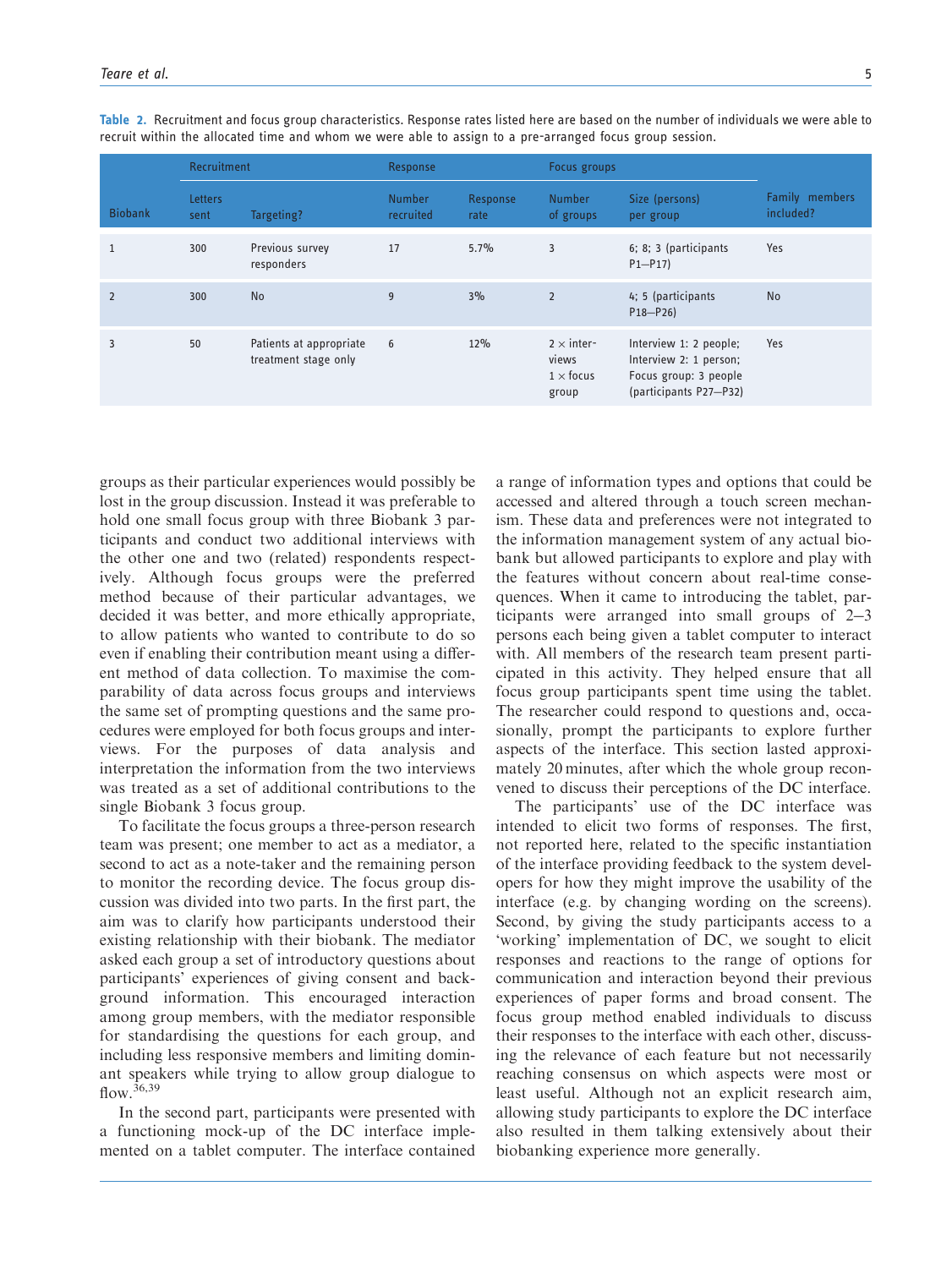## Data analysis

An audio recording was made of each focus group and interview, with the explicit consent of all participants. The recordings were transcribed by a professional transcription service. These transcripts were independently coded and then compared. The initial coding was used to produce broad thematic codes based on issues identified from the literature. The individually coded transcripts were compared and the coding frames discussed until a consensus framework was developed. Examples of thematic codes included 'Recruitment' to capture discussions of participants' experiences of being asked to take part in the biobank, 'Consent' which was intended to record attitudes and pronouncements on the value of consent, or 'digital divide' for statements relating to suggestions that different age groups might respond differently to digital technologies (especially the DC interface). These are analyst's categories rather than participants' categories. This coding framework was then applied to the remainder of the transcripts using manual coding and a final review of all coded transcripts for consistency was undertaken.

#### Findings

#### Opinions on consent and withdrawal

The study elicited participants' views about existing types of consent, especially broad consent, and learned about their experiences as biobank donors. Across the different groups, participants presented a generally positive view of the (broad) consents they had given for the use of their samples and data and no participant reported a current or anticipated desire to withdraw from any of the biobanks they were involved with. For some participants, consent was framed as an agreement or contract that should not need revisiting; 'once I've given my consent then I've given my consent' (Biobank 3, P29), and where donors had a responsibility to uphold their agreement: 'I personally wouldn't sign up to do it if I thought I would need to withdraw at any stage' (Biobank 2, P19).

Others took a different approach, regarding the decision to give consent as being safeguarded by the option to withdraw from the biobank if necessary: 'if you did want to opt out at any point, you had that power to do so' (Biobank 3, P29). One group member described the option of withdrawal as conferring a 'feeling of confidence that you can, at any point, say ''Actually, no''' (Biobank 2, P20). Additionally, a few focus group participants demonstrated a significant lack of understanding of the implications of broad consent, claiming that '... it's not like I've just given consent for anything' (Biobank 2, P20) and 'you can't be expected to consent to every future study that's going to come along' (Biobank 2, P22). However, in terms of their satisfaction with one-off broad consent for biobanking the findings from these focus groups are largely in line with the findings of previous studies.<sup>7,17,18</sup>

## Experiences of giving consent

Participants were asked to reflect on how they came to donate tissue to a biobank. Where appropriate, prompts were used to introduce specific discussion around giving consent. Some group members reported favourable experiences of giving consent:

It was very positive, [...] you had it in advance and then when you turned up, they went through it and made sure that you understood everything (Biobank 2, P21).

Whilst for others it was not a wholly negative experience, it was something 'rather perfunctory' (Biobank 3, P29), simply 'a piece of the bureaucracy that you have to go through' (Biobank 1, P3) and not an event that was felt to create an ongoing relationship between participant and biobank:

I remember a blue flimsy paper that I remember signing, and I remember being told that my hip joint would be taken [...] And like you I haven't thought a thing about it since (Biobank 1, P3).

One potential reason for this observation is the timing of consent. This was particularly evident in groups where participants had tissue excised as part of their treatment and where consent giving was closely linked to medical procedures. Receiving a diagnosis and being told that surgery was required was described as 'very stressful' and 'emotional' (Biobank 3, 28) and respondents spoke of being 'in a state of shock' (Biobank 3, P29) following the news. Donating excised tissue to the biobank was portrayed very much as a secondary concern at the time.

The reality of obtaining consent for research using a paper-based system is that it must be done when patients are in clinic as there is little opportunity to contact people otherwise. Recruiting patients into research during a visit to the clinic means that clinical needs often eclipse research as a priority. For the patients concerned this can be a stressful time and may explain why some participants struggled to remember the details of consent or recall a clear motivation for giving consent.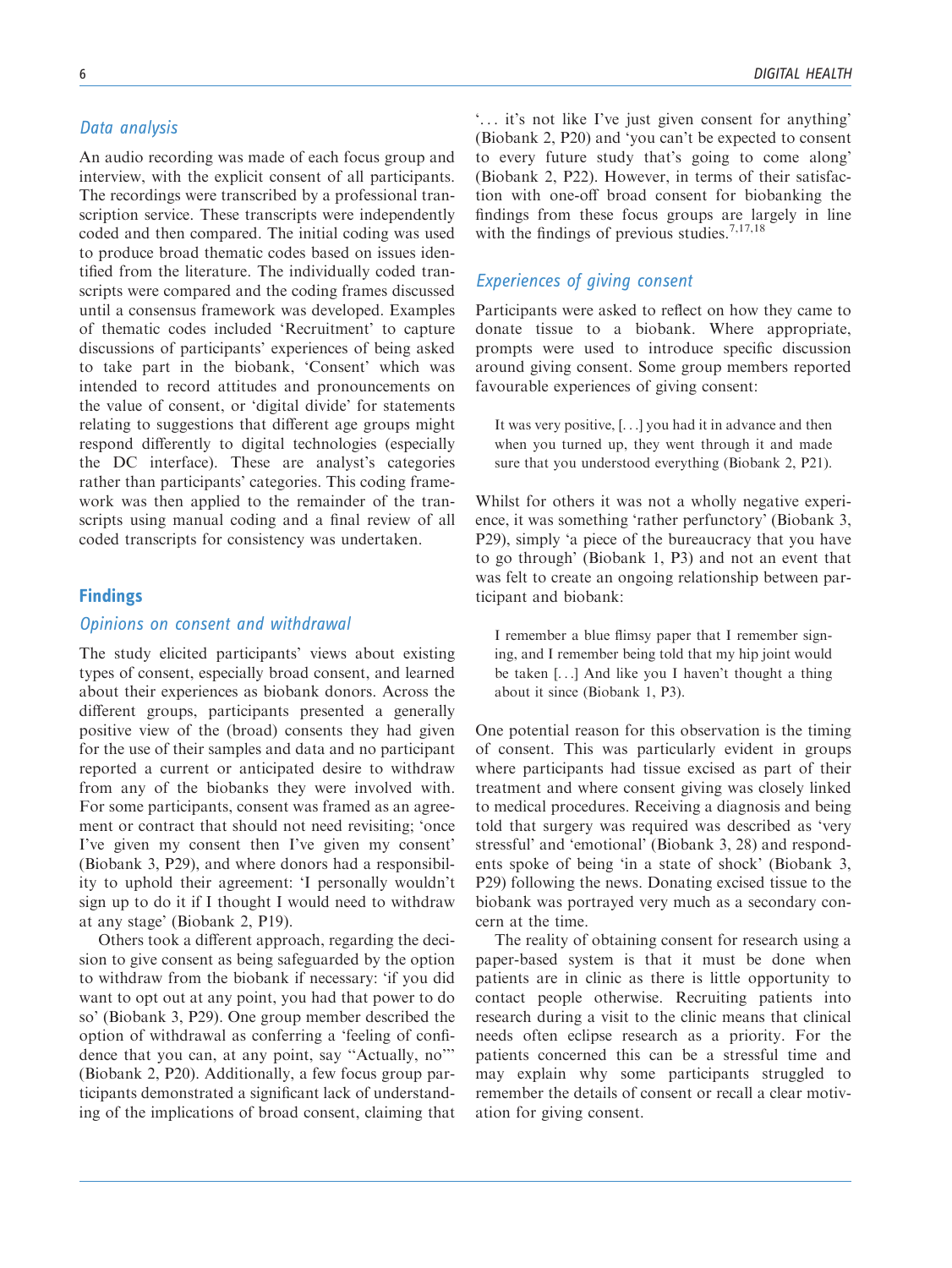#### Motivations and concerns

The motivations reported by study participants and across groups for taking part in research include some form of association with an existing group affected by a disease or condition as well as reciprocity in both categories identified by Nobile et al.<sup>16</sup> Examples of 'altruistic' reciprocity as motivation include identification of research as 'a very important part of medicine' (Biobank 3, P29), to 'benefit future generations' (Biobank 2, P22), and a desire to 'give a little bit back' (Biobank 1, P32), and to add to 'the greater good' (Biobank 2, P23).

These motivations appear to be clearly linked with a  $conception of biomedical research as clear 'good' - a$ positive force for progress and the alleviation of suffering. This understanding is reflected in the reported satisfaction with broad consent and in the difficulties participants experienced when trying to conceive of a circumstance in which someone would want to exercise the option to withdraw from a biobank: 'if it's all for research and promote health and the correct medicines, I can't see any reason why you would want to pull out' (Biobank 2, P23). This was supported by another focus group participant who opined:

So, anything I can give them [...] is for my benefit as much as for my children's, or my grandchildren's benefit. So, I think it would very naïve if they withdrew, personally (Biobank 1, P14).

Although, for the reasons outlined above, none of the participants anticipated withdrawing from the biobank, being asked for consent and offered the option of withdrawal were largely seen as options that were 'polite' or reassuring. Not giving consent, or withdrawing it at a later date were largely presented as something that might be required only by 'others' such as people with unspecified 'religious or cultural' motivations.

One participant identified a different function of being offered the option of withdrawal  $-$  as a (symbolic) means of demonstrating respect for donors as people: 'I can't see it being used, but I think it, I think you have to put it in to make people feel that they are being helpful rather than just simply tools being used' (Biobank 1, P17).

As noted above, a key benefit of the focus group approach is the evolving discussion between participants. In the course of the group discussions specific concerns about future uses of samples or data emerged that were often offset by expressions of the trustworthiness of institutions and the desirability of research. The most commonly cited trusted institutions were the National Health Service and local universities. Medical expertise, for example 'high level doctors' (Biobank 3, P29), was also reported as a source of trust, while 'industry' and insurance companies were raised as types of organisations inspiring suspicion. This is similar to phenomena identified by Hobbs in previous studies of UK and German biobanks,<sup>14</sup> where potential dis-benefits to biobank participants such as privacy risks were balanced by the perceived benefits for wider communities such as particular patient populations or even the 'general good'.

Some common concerns were raised about the security of personal medical data, the possibility of findings (especially from genetic research) that the respondents would not want to know, and recognition that 'there is potentially a risk that your samples or your data could be used for something perhaps you're not happy [about]' (Biobank 2, P21).

While we did not explicitly ask participants about their motivation for attending the focus groups, several suggested that they were similar to their reasons for taking part in biobank research, specifically that:

I'm giving back a little bit perhaps to the NHS for all the stuff I've had out of it. (Biobank 1, P5).

and that it would be an 'interesting afternoon' and 'something different to do' (Biobank 1, P5). It was also apparent that for a number of participants, the focus group invitation letter was their first reminder that they had signed up to take part in the biobank, as they 'haven't thought any more about it until I received your letters' (Biobank 1, P2).

Participants didn't appear to have specific impressions about dynamic consent before joining the focus group, which provided an opportunity to find out more about an area they had previously 'not really thought about' (Biobank 3, P29). As one participant described:

I'm perfectly happy to be here and talk but I'm still, to a degree, in the dark as to what I'm doing here. Now, I don't mind being here, but I don't quite know what I'm helping you with (Biobank 1, P17).

But several suggested they thought it was a relevant topic in general:

When I got your letter it was quite interesting to see that this was, you know, quite a serious area of research and that you were, you know, clearly thinking about patient involvement on a level that I'd not really thought about (Biobank 3, P29).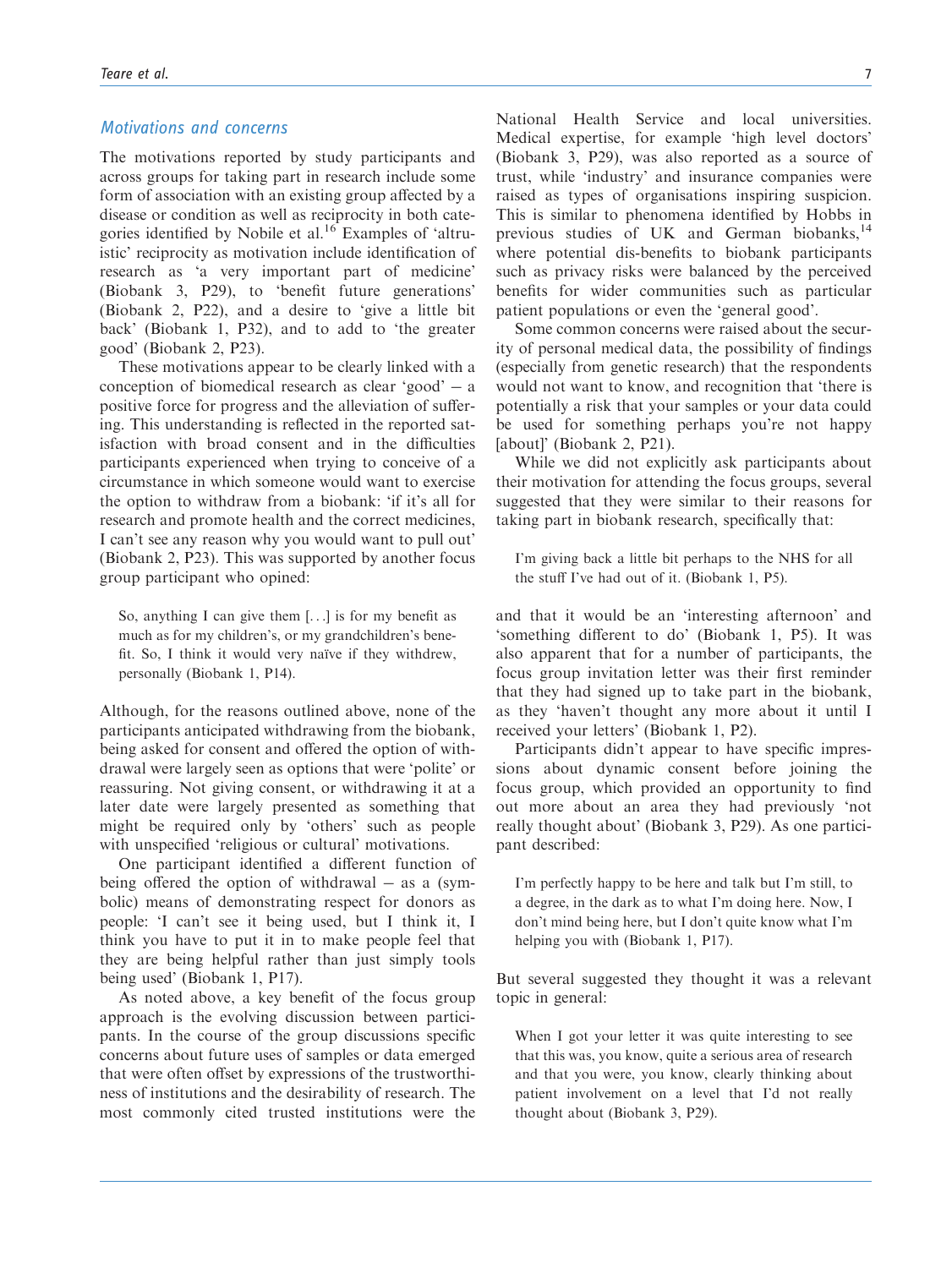## Responses to the dynamic consent interface

The DC interface that study participants used included the option to 'log in' to a personal account and not only revisit individual consent choices, but also to access information on sample projects that they had 'consented to', including descriptions of the project aims, the institutions involved, project duration and broader context of the disease conditions involved. It also described how the research might help in treatment or prevention and how this could allow for tailored participant engagement depending on the needs and capabilities of the research programme.

This function of the DC interface prompted considerable discussion across groups. For a number of participants, this property of the system was regarded as a potential improvement on their current experiences of having given consent to a biobank. This option was regarded as helpful both for addressing the timing of consent:

So that you are going into these [situations of being asked for consent] completely with your eyes open, and perhaps not under the stress of [...] a big meeting when you're discussing the actual surgery and so on (Biobank 3, P29),

and for helping others who had little recollection of what they had agreed to, or had 'absolutely no idea what research is being done on whatever was sent off to the biobank' (Biobank 3, P29). The DC interface does not remove the requirement for initial face-toface consent, but it does allow details to be revisited and checked at a later date: 'if we can log on online back to our person[al] information we can doublecheck that we ticked that box to say ''Yes''' (Biobank 2, P24).

Although many participants were unaware of what biobanking research entails in practice, this did not appear to be the result of a lack of interest. Many participants agreed that they would be interested to know how research was progressing, and indeed that as a donor: '[y]ou should know what's going on' (Biobank 1, P3). A participation information sheet offers little opportunity to provide detailed information in answer to these broader questions, not least because it is often produced and approved at an early stage of research when few results are available. Although some biobanks provide updates and newsletters to inform patients of how research is progressing this often provides generic, rather than personalised information. Focus group participants in this study welcomed an opportunity for more specific information 'about what the actual research was and what the end result of the research is meant to be'

(Biobank 1, P6) and ultimately to know whether their contribution 'helped to answer a question' (Biobank 2, P22).

The contribution research makes to medical progress, was cited as a motivation of biobank participants, as one participant expressed:

I think we all have a belief in research, because without research and experimentation you don't get any further forward (Biobank 1, P11).

It is perhaps not surprising that many would like to have more information on the outcomes of research, and their specific role in this progress:

It would be interesting to know if they scored a hit with your... you know, something you'd contributed had helped take something a bit further forward (Biobank 1, P3).

This can be considered an additional form of more personal reciprocity between biobanks and participants,<sup>14</sup> and supports the contention that donor endorsement of broad consent does not necessarily constitute a rejection of ongoing interest in how their samples and data are used.<sup>10</sup>

## Benefits of tailored information

Focus group participants also recognised that, within groups, different people were approaching participation from very different viewpoints, and that they 'all have [their] own interests and [their] own scope of knowledge' (Biobank 1, P15). Accordingly it was recognised that the levels and type of information accessible through a DC interface would be best tailored to individual needs, as different users 'could access it at different levels, depending on where they're coming from' (Biobank 3, P29).

The digital nature of the DC interface also allows for the deployment of a variety of media to provide information in different ways. This was recognised as an advantage by some participants:

There's a place for [videos] and... a place for the written word and some suit some people, and some will suit the others (Biobank 1, P17).

The DC interface, by presenting a personalised profile that would allow participants to select the sort of information they wished to receive alongside updates on their data and samples would go a long way towards satisfying participants' desire to be better informed and would play an important role in making biobank consent more meaningfully informed.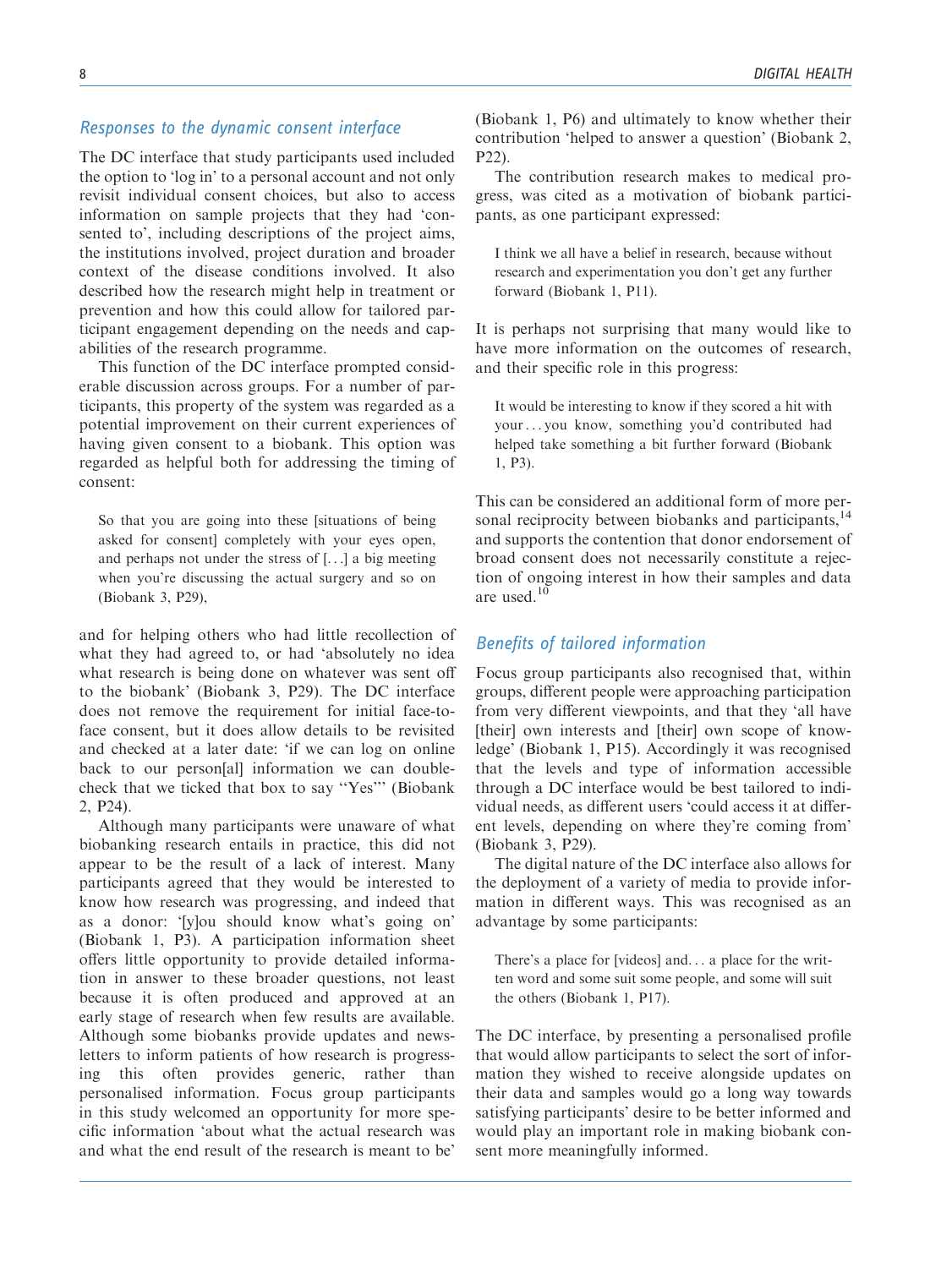#### Promoting research participation

Another feature of the DC interface was the inclusion of information about other biobank research studies that the participants might wish to participate in. Several focus group participants welcomed enhanced communication and information about such opportunities to put themselves forward for other research projects:

I think it's a way of, you know, encouraging, you know, participation in trials (Biobank 3, P30).

By promoting ongoing engagement beyond the initial consent procedure by 'being able to tick a box to sign up for something' and 'being able to access other biobank studies' (Biobank 2, P24), donor engagement with the biobank can be transformed into an ongoing partnership for engaging in future research.

If it was a little box I can tick to say ''Yes, I'm happy for you to pass on my biobank information to [specific] research project[s] because I'd be interested in getting involved'' that's great (Biobank 2, P26).

Given that the costs of re-contact are often cited as one of the major challenges for biobanking research, $3$  there are clear benefits offered by the DC interface that allows patients to drive their own participation, rather than placing the onus on the research team to drum up support.<sup>32</sup>

#### Towards Engagement 2.0

Whilst the DC approach relating to providing, reviewing and changing consent preferences, was largely welcomed by study participants, we were particularly struck by the interest that was sparked by the possibility to use the interface to transform engagement, which is a significantly different function of the DC interface than the granular consent choices. The opportunities for more dynamic approaches to giving and revoking consent thus became the vehicle for introducing more diverse approaches to engaging with biobanks, approaches that echo the characteristics and motivations for Web 2.0.

The central benefits that were highlighted as important to the biobank participants involved in these focus groups were:

. the opportunity to improve on the timing of consent, and enable participants to reflect and review consent decisions over time including having a record of previous consent decisions available electronically;

- the opportunity to hear about the research their data and samples have contributed to, and to receive updates on further projects;
- the ability to have greater control over their involvement and to feed more directly into the research process through interactive engagement;
- . and the chance to receive tailored information, in a variety of media, to suit the interests and understanding of the individual.

We suggest that these five characteristics, namely timing, research participation, autonomy, consent and knowledge (TRACKs), form the central tenets of an 'Engagement 2.0' approach, and characterise what is meant by DC, not just as a new technical solution, but a system-wide behaviour change. Additional characteristics are likely to arise as further experience with Engagement 2.0 occurs and participants request further interactivity options from the biobanks they are working with.

This provides a more nuanced solution to enable reciprocity to work in practice and to suggest some ideas of the kind and formats of information that people would like provided. It moves away from polarised arguments about broad vs repeat consent and about how much information should be included on participant information sheets to make consent adequately informed, by allowing participants to make these decisions for themselves, about how engaged they wish to be, and which information they need to access to decide whether or not to take part.

Table 3 outlines the key features (TRACKs) of Engagement 2.0, indicating how they differ from more conventional (Web 1.0) approaches. Each feature is illustrated with data from the study.

#### Study limitations

This was a local preliminary study of the DC interface with a small sample size. The response rates to the recruitment efforts were low so that everyone who volunteered to take part in the study was accepted. There was no opportunity to select participants to ensure a representative sample on the grounds of age, gender or other criteria. There were no participants from BME groups. The main limitation of this study is that as volunteers the participants likely represent a self-selecting group who were already motivated to take part in research in general and are therefore also more likely than other biobank donors or the general public to be in favour of learning more about biobanking and being engaged through ongoing communication with a biobank. It is also possible that the participants' attitudes to research and to the DC interface were affected by a desire to appear morally virtuous to members of the research team and to each other. However, they were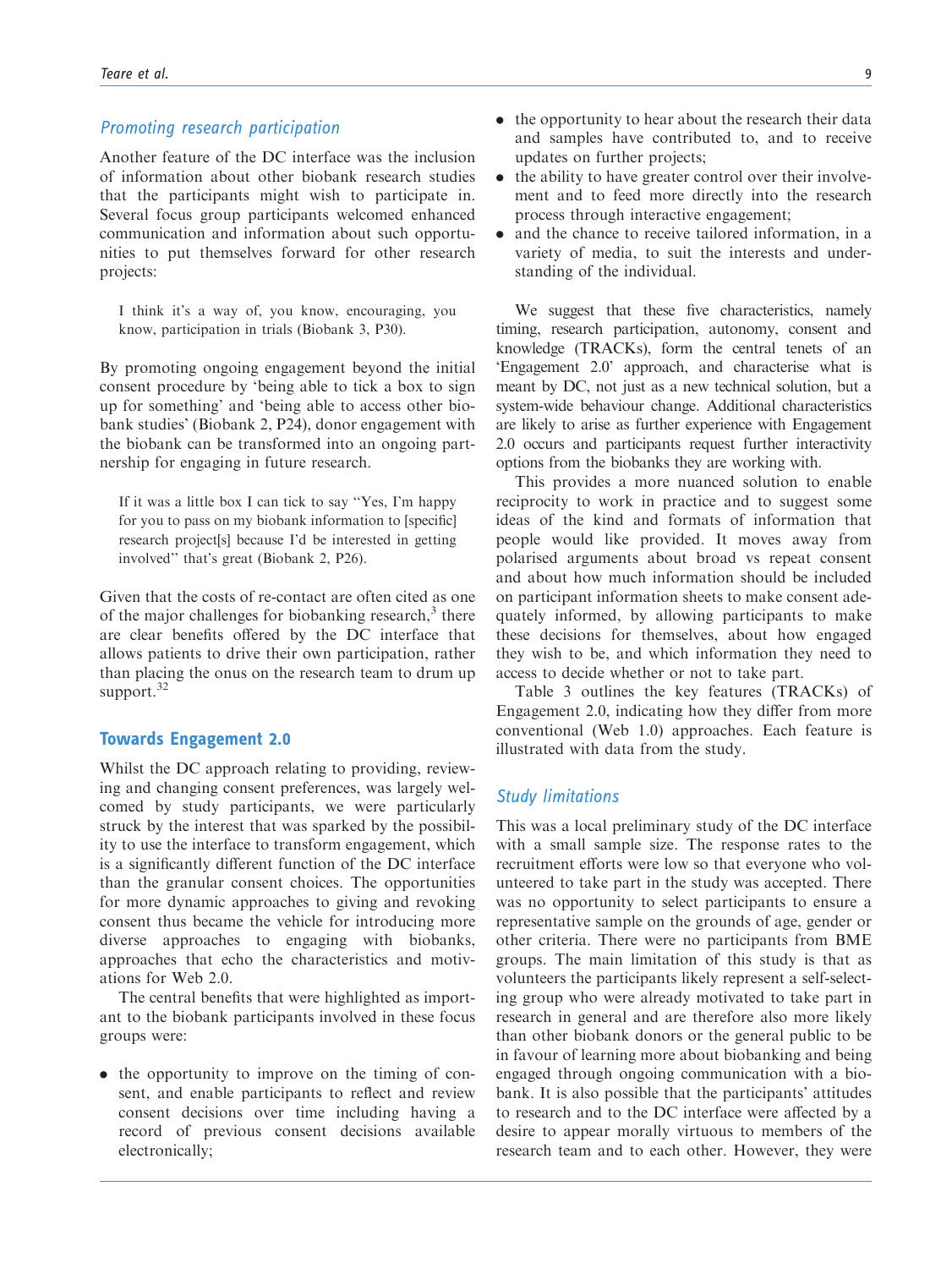|  |  |  |  |  | Table 3. The TRACKs of Engagement 2.0. |  |
|--|--|--|--|--|----------------------------------------|--|
|--|--|--|--|--|----------------------------------------|--|

| Feature                   | Engagement 1.0                                                        | <b>Engagement 2.0</b>                                                                                                      | Engagement 2.0 examples from the study                                                                                                                                                                                                                                                                                                                                                                                                                                                                                                                                |
|---------------------------|-----------------------------------------------------------------------|----------------------------------------------------------------------------------------------------------------------------|-----------------------------------------------------------------------------------------------------------------------------------------------------------------------------------------------------------------------------------------------------------------------------------------------------------------------------------------------------------------------------------------------------------------------------------------------------------------------------------------------------------------------------------------------------------------------|
| Timing                    | Linear flow, one time decisions                                       | Iterative processes supported,<br>ability to review and revise<br>decisions                                                | 'I didn't realise that I was involved, but I remember<br>when I had the op you took a whole lot of extra blood<br>samples' (Biobank 1, P1)<br>'I was asked to take part in a study, it was not going<br>to hurt or cost, so I thought 'why not', it wasn't a<br>deep, deeply-thought decision, it was just 'Yeah, all<br>right, why not', you know, if something helps, I'm<br>quite happy to do that, I didn't consider for one<br>moment the long-term benefits if you like, I was just<br>happy to take part and it's just sort of carried on'<br>(Biobank 2, P23) |
| Research<br>participation | Flyers and leaflets<br>Conversation from consultant to<br>participant | Option to search for participation<br>opportunities<br>Dialogue with researchers<br>Notification of opportunities          | 'Yes, it is something I've mentioned before, I would<br>like to more of what you are doing, but I would like to<br>know in fairly lay terms' (Biobank 1, P17)<br>'The more people you get, the more people you'll get,<br>people will talk to people' (Biobank 2, P20)                                                                                                                                                                                                                                                                                                |
| Autonomy                  | Passive                                                               | Active, empowered, ongoing                                                                                                 | 'It makes it more sort of dynamic, and interactive isn't<br>it the current system where we sit and wait to hear<br>something' (Biobank 2, P25)<br>'It's, you know, looking up things about myself and<br>my cancer and so on, I've not wanted to do, but<br>possibly looking at what has happened to what I've<br>donated is less pertinent to actually my actual cancer<br>and therefore might be much more interesting to<br>read' (Biobank 3, P29)                                                                                                                 |
| Consent                   | Paper based, broad                                                    | <b>Dynamic</b>                                                                                                             | 'At the moment, we're, you know, we're giving our<br>consents and then go away and we don't think any<br>more about it' (Biobank 1, P5)<br>'I think it was this point in my consent choices that<br>was the only thing that had occurred to me in<br>advance, when I got this was to include in here some<br>way of differentiating between sort of academic<br>research and more commercial research' (Biobank 3,<br>P30)                                                                                                                                            |
| Knowledge                 | Biobank specific leaflets and<br>resources                            | Participant specific information,<br>opportunities to share experiences<br>and questions with community of<br>participants | 'I suppose you'd you want an email alert to say "just"<br>used your sample" and then you can log in and see<br>what it's being used for' (Biobank 2, P21)<br>'At the time I wasn't really concerned as to who was<br>getting access to it and what they were doing, but I<br>suppose in the light of your research, it might be<br>quite nice to know if there's an end result. But<br>monitoring what's happening along the way, you<br>know, I hadn't really, you know, thought of' (Biobank<br>3, P29)                                                             |

not deterred from discussing other potentially problematic behaviours, such as admitting that they could not remember the details of giving consent to donate their tissue to the biobank.

# **Conclusions**

The aims of this study were to understand the views of biobank participants about their experience of being involved in a biobank, and elicit how they reacted to the opportunities that the DC approach offered and whether it would increase their confidence and trust in their involvement with biobanks. Participants were shown a demonstration of the DC system that offers a more dynamic, Web 2.0 interface for managing their consent preferences as well as offering access to biobank related sources, which we are calling an Engagement 2.0 approach.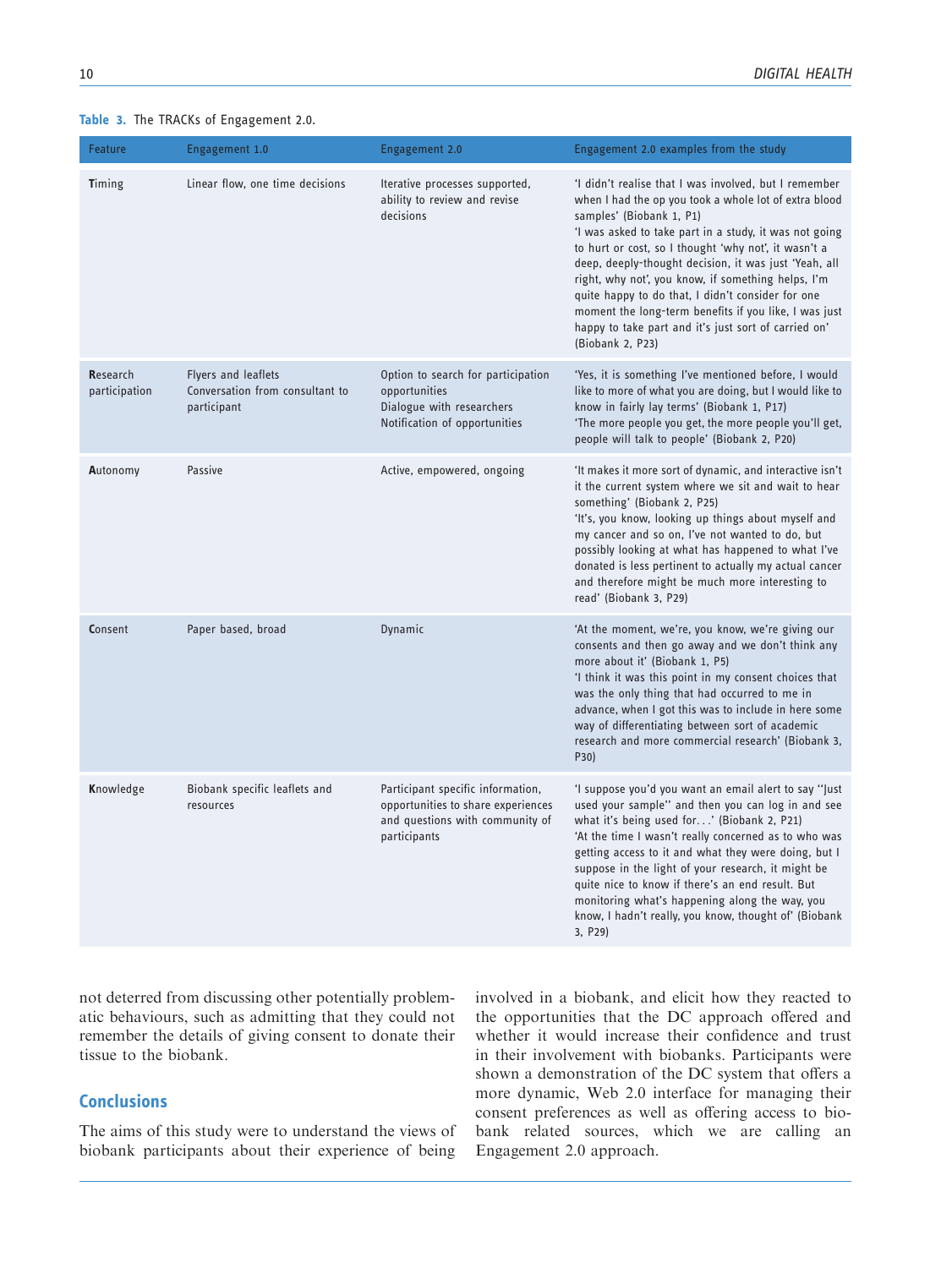Biobank participants in our study are supportive of biobank research, and were reasonably happy with the method for being consented into the biobank  $-$  given that they had all agreed to be recruited into the biobank, and then to take part in our focus groups, this was not an unexpected finding. It demonstrated the considerable trust they had in the clinical staff that were treating them, which in turn had encouraged them to become involved in research. There was also evidence that this group were altruistic and supportive of research which they saw as a way of helping their families and subsequent generations.

For this group, it was not an issue to be asked for a broad consent to have samples deposited into a biobank for many different research purposes by the clinical staff that they trusted. However, they considered that obtaining consent was a mandatory requirement, and individuals should always be asked to be involved in research and to be recruited into a biobank. When presented with the possibility of being able to change their consent preferences through the DC interface, they could imagine that others might find the consent choices useful  $-$  at the very least being able to have a choice was seen as a courtesy, and demonstrated a more involved role in the research project. It was also essential to have the ability to withdraw at any time even though they felt they personally would never have the need to exercise this option, although some had not fully appreciated what they had consented to given the close timings between surgery and participation in the biobank.

When presented with the Web 2.0 functionality that DC enabled, biobank participants were enthusiastic about the potential to know more about the research process and how their samples were being used. They could understand the benefits of being able to get more information if they needed it, rather than only having a paper information sheet. They responded positively to being able to check what they have agreed to, after being recruited in a busy clinical setting and also to specifying how and when they received information. This was regarded as a way to acknowledge the contribution that they had made to research by donating their samples, but also to know about ways to become enrolled in other research activities. They regarded these possibilities as offering more in terms of information than they have received when they had been enrolled in the biobank.

This study has firstly demonstrated that research participants we studied would welcome more information through an online interface. However, perhaps more importantly, their suggestions for how the DC interface could be developed show an appetite for greater interaction which can be seen as the beginnings of what we have described as Engagement 2.0. This study provides the foundation for other studies exploring the use of Web 2.0 technologies in engagement, but also has provided the basis for development of the DC interface in biobanking.

The next stage will be to fully test the DC interface within a research study to explore the downstream implications of both the consent and engagement functions, and the realities of the model in practice. Existing biobank resource constraints (financial, technological, staffing) may limit the kinds of Engagement 2.0 facilities offered to participants. For example, study design considerations may limit the range of consent revocation options available to participants and, unless explicitly costed, there might only be limited staff time that could be used to discuss research participation options with researchers. Similarly, there may need to be a culture change for this new technology and approach to engagement to be fully adopted and integrated into practice to ensure that participant specific information and opportunities to share experiences as an online community of equals are built and maintained. How this fits with current research practices, and where there are improvements and efficiencies that can be made through the use of DC will need to be fully explored within a research setting.

Funding: Background work was partially supported by the Technology Strategy Board, the Engineering and Physical Sciences Research Council and the Economic and Social Research Council (grant number EP/G002541/1) for JK and EW.

HT is funded under the Innovative Medicines Initiative joint Undertaking under grant agreement no. 115005, resources of which are composed of financial contribution from the European Union's seventh Framework Programme (FP7/2007- 2013) and EFPIA companies' in kind contribution, and by Horizon 2020 (H2020/2014-2020) under project ID 643439. MM is funded through Innovative Medicines Initiative Joint Undertaking under Grant Agreement number 115439 (StemBANCC), resources of which are composed of financial contribution from the European Union's Seventh Framework Programme (FP7/2007-2013) and EFPIA companies in kind contribution. JK is funded under Wellcome Trust Award 096599/2/ 11/Z and the EU F7 project BIOSHARE.

Conflict of interest: None declared.

#### Guarantor: HT.

Ethical approval: The ethics committee West Midlands -South Birmingham approved this study (Rec number: 10/ H1207/37).

**Contributorship:** HT, MM and JK were involved in coordinating and facilitating the focus groups. HT, MM and EW coded and analysed the focus group transcriptions. All authors reviewed and edited the manuscript and approved the final version.

**Peer-review:** This manuscript was reviewed by Graeme Laurie, University of Edinburgh and one other reviewer who wishes to remain anonymous.

#### Acknowledgements

We would like to extend our gratitude to the biobank managers and research teams that supported us in the recruitment processes for this study. Our thanks also go to Patrizia Bertini for help with transcript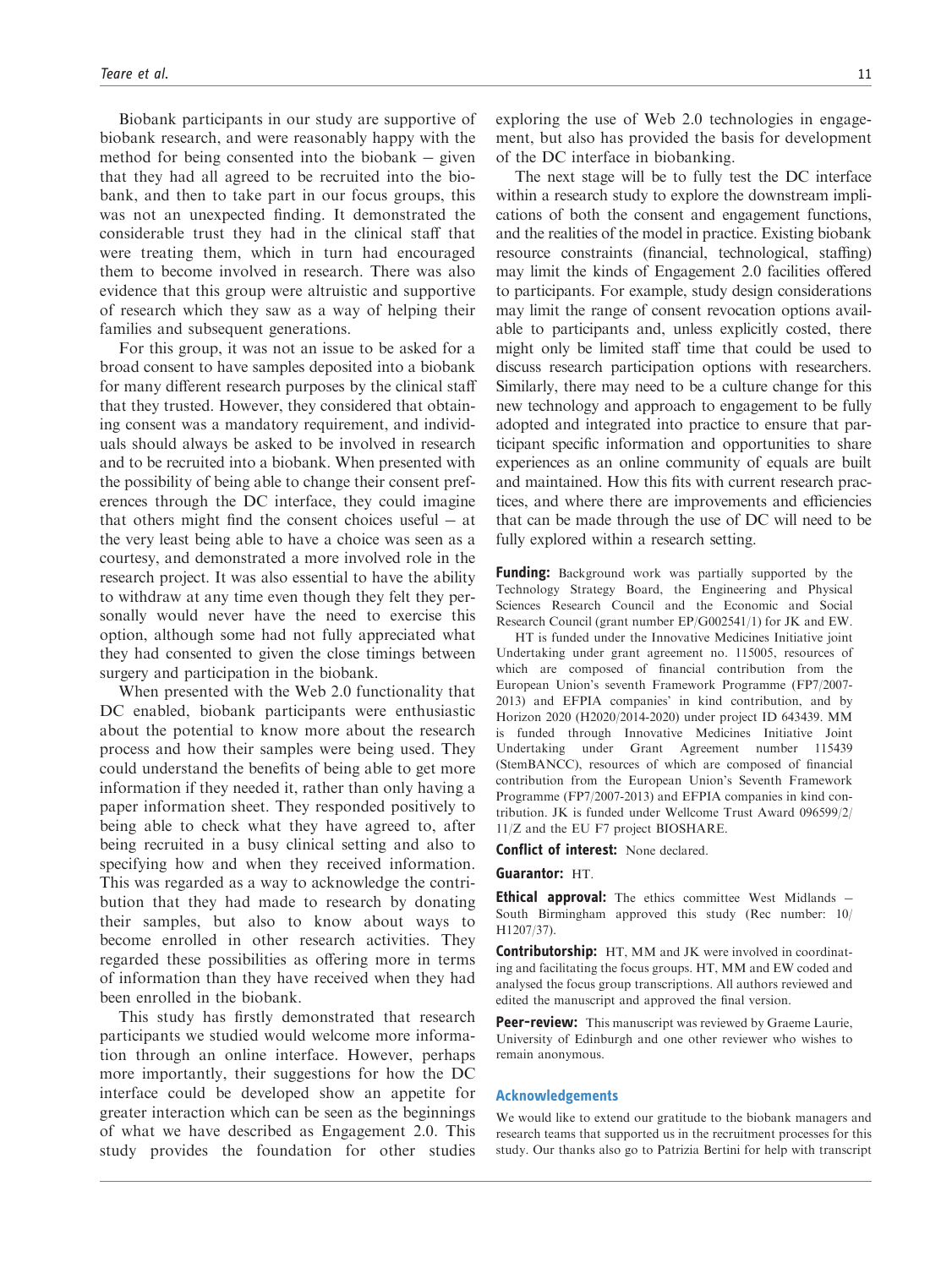coding during the early stages of analysis, and to David Lund (HW Communications Ltd) for help with the Dynamic Consent interface prototype.

#### **References**

- 1. O'Reilly T. What is Web 2.0? Design patterns and business models for the next generation of software, [www.oreilly.com/pub/a/web2/archive/what-is-web-20.](www.oreilly.com/pub/a/web2/archive/what-is-web-20.html?page=1) [html?page=1](www.oreilly.com/pub/a/web2/archive/what-is-web-20.html?page=1) (2005, accessed 30 April 2015).
- 2. Beal V. 'Web 2.0' Webopedia, [www.webopedia.com/](www.webopedia.com/TERM/W/Web_2_point_0.html) [TERM/W/Web\\_2\\_point\\_0.html](www.webopedia.com/TERM/W/Web_2_point_0.html) (accessed 30 April 2015).
- 3. Petrini C. ''Broad'' consent, exceptions to consent and the question of using biological samples for research purposes different from the initial collection purpose. Social Sci Med 2010; 70: 217-220.
- 4. Winickoff D. A bold experiment: Iceland's genomic venture. In: Mascalzoni D (ed.) Ethics, law and governance of biobanking: national, European and international approaches. Dordrecht: Springer, 2015, pp. 187-209.
- 5. O'Doherty KC, Hawkins AK and Burgess MM. Involving citizens in the ethics of biobank research: Informing institutional policy through structured public deliberation. Social Sci Med 2012; 75: 1604-1611.
- 6. Lemke AA, Wu JT, Waudby C, et al. Community engagement in biobanking: experiences from the eMERGE network. Genomics Soc Policy 2010; 6(3): 50-67.
- 7. Lipworth W, Forsyth R and Kerridge I. Tissue donation to biobanks: a review of sociological studies. Sociol Health Illness 2011; 33: 792-811.
- 8. Gaskell G, Gottweis H, Starkbaum J, et al. Publics and biobanks: pan-European diversity and the challenge of responsible innovation. Eur J Hum Genet 2013; 21: 14-20.
- 9. Godard B, Marshall J and Laberge C. Community engagement in genetic research: results of the first public consultation for the Quebec CARTaGENE project. Community Genet 2007; 10: 147-158.
- 10. Tupasela A, Sihvo S, Snell K, et al. Attitudes towards biomedical use of tissue sample collections, consent, and biobanks among Finns. Scand J Public Health 2010; 38: 46-52.
- 11. Gottweis HGG and Starkbaum J. Connecting the public with biobank research: reciprocity matters. Nat Rev Genet 2011; 12: 738-739.
- 12. Hoeyer K. The power of ethics: a case study from Sweden on the social life of moral concerns in policy processes. Sociol Health Illness 2006; 28: 785-801.
- 13. Vermeulen E, Schmidt MK, Cornel MC, et al. Connective tissue: Cancer patients' attitudes towards medical research using excised (tumour) tissue. Biosocieties 2011; 6: 466-486.
- 14. Hobbs A, Starkbaum J, Gottweis U, et al. The privacy-reciprocity connection in biobanking: comparing German with UK strategies. Public Health Genomics 2012; 15: 272-284.
- 15. Pellegrini ICC, Mancini J, Viret F, et al. Contributing to research via biobanks: what it means to cancer patients. Health Expectations 2014; 17: 523-533.
- 16. Nobile H, Vermeulen E, Thys K, Bergmann MM and Borry P. Why do participants enroll in population biobank studies? A systematic literature review. Expert Rev Mol Diagn 2013; 13: 35-47.
- 17. Haddow G, Cunningham-Burley S and Murray L. Can the governance of a population genetic data bank effect recruitment? Evidence from the public consultation of Generation Scotland. Public Understanding Sci 2011; 20: 117-129.
- 18. Simon CM, L'Heureux J, Murray JC, et al. Active choice but not too active: Public perspectives on biobank consent models. Genet Med 2011; 13: 821-831.
- 19. Platt J, Bollinger J, Dvoskin R, et al. Public preferences regarding informed consent models for participation in population-based genomic research. Genet Med 2014; 16: 11-18.
- 20. Johnsson L, Helgesson G, Rafnar T, et al. Hypothetical and factual willingness to participate in biobank research. Eur J Hum Genet 2010; 18: 1261-1264.
- 21. Carter P, Laurie GT and Dixon-Woods M. The social licence for research: why care.data ran into trouble. J Med Ethics 2015; **■**: 1-6.
- 22. Kass NE, Sugarman J, Faden R, et al. Trust: the fragile foundation of contemporary biomedical research. Hastings Center Rep 1996; 26(5): 25-29.
- 23. Caulfield T, Rachul C and Nelson E. Biobanking, consent, and control: a survey of Albertans on key research ethics issues. Biopreserv Biobanking 2012; 10: 433-438.
- 24. Secko DM, Preto N, Niemeyer S, et al. Informed consent in biobank research: a deliberative approach to the debate. Social Sci Med 2009; 68: 781-789.
- 25. Walmsley HL. Stock options, tax credits or employment contracts please! The value of deliberative public disagreement about human tissue donation. Social Sci Med 2011; 73: 209-216.
- 26. Platt J and Kardia S. Public trust in health information sharing: implications for biobanking and electronic health record systems. J Pers Med 2015; 5: 3-21.
- 27. Kelly SE, Spector TD, Cherkas LF, et al. Evaluating the consent preferences of UK research volunteers for genetic and clinical studies. PLoS One 2015; 10: e0118027.
- 28. Corrigan O and Tutton R. What's in a name? Subjects, volunteers, participants and activists in clinical research. Clin Ethics. 2006; 1: 101-104.
- 29. Watanabe M, Inoue Y, Chang CF, et al. For what am I participating? The need for communication after receiving consent from biobanking project participants: experience in Japan. *J Hum Genet* 2011; 56: 358-363.
- 30. Whitley EA. Towards effective, consent based control of personal data. In: O'Hara K, Hildebrandt M and Waidner M (eds) Digital enlightenment forum yearbook. Amsterdam: IOS Press, 2013, pp. 165-176.
- 31. Kaye J, Curren L, Anderson N, et al. From patients to partners: participant-centric initiatives in biomedical research. Nat Rev Genet 2012; 13: 371-376.
- 32. Kaye J, Whitley EA, Lund D, et al. Dynamic consent: a patient interface for twenty-first century research networks. Eur J Hum Genet 2015; 23: 141-146.